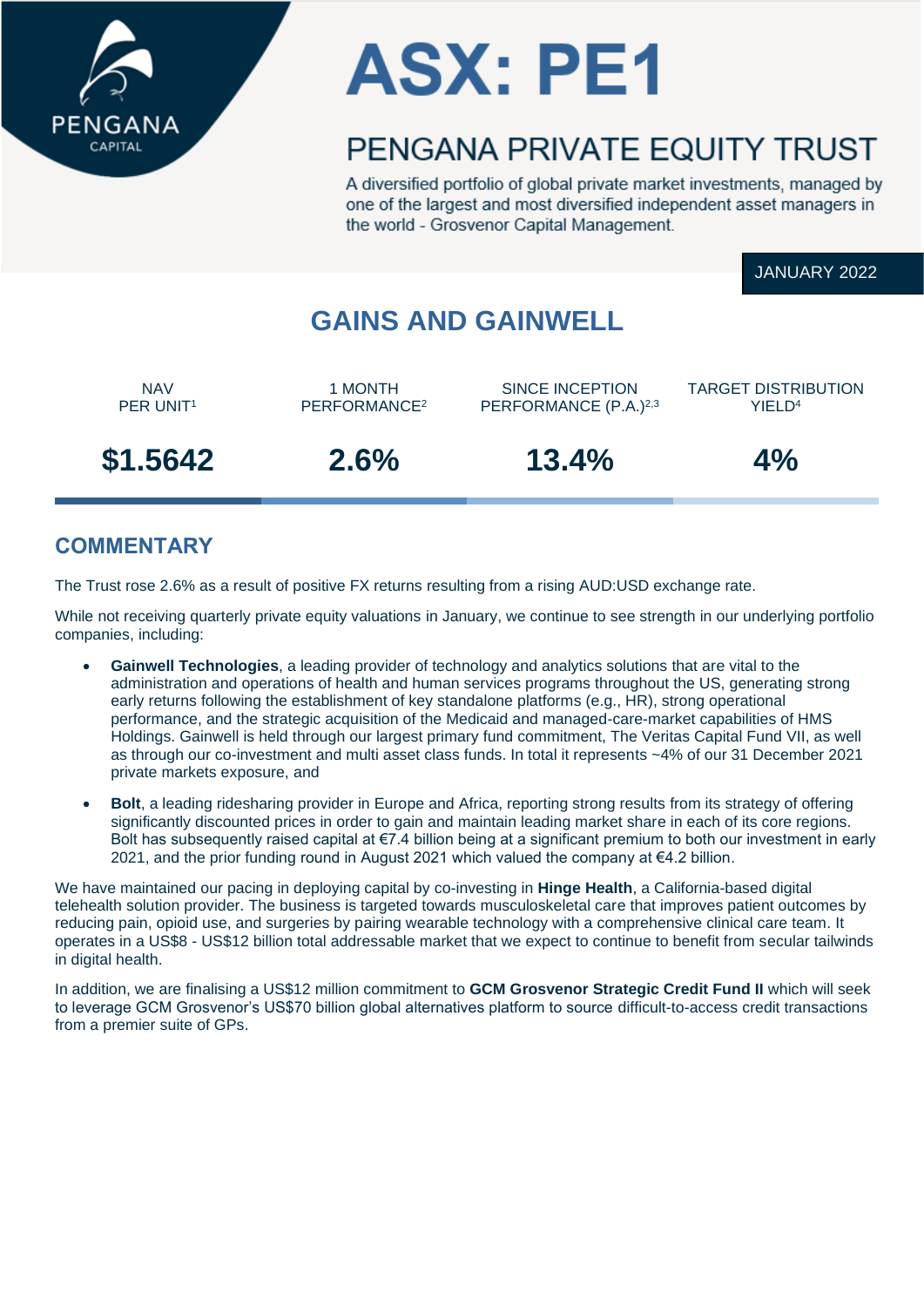## 45% 40% 35% 30% 25% 20% 15% 10% 5% 0% -5%<br>Mar-19 Mar-19 Jun-19 Sep-19 Dec-19 Mar-20 Jun-20 Sep-20 Dec-20 Mar-21 Jun-21 Sep-21 Dec-21 -NAV per Unit Return <sup>2 3</sup> -- Local Currency Net Return <sup>5</sup>  $\overline{\phantom{0}}$

#### **Cumulative Net Return Since Inception (23 April 2019 to 31 January 2022)**

#### **Portfolio Allocations by Investment Type (31 January 2022)**



\* Cash includes short duration credit which may be used as a cash management tool.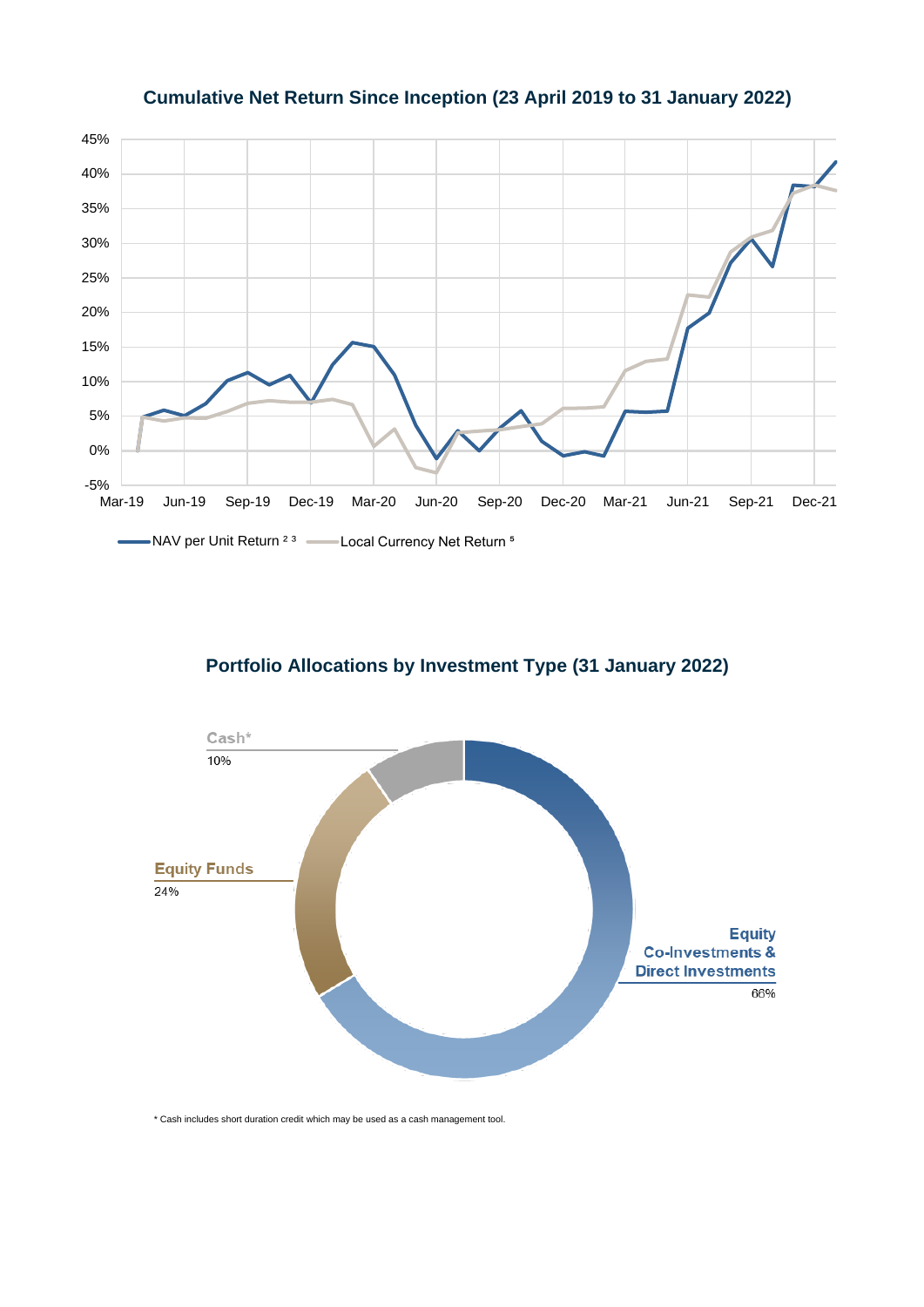### **INVESTMENT ACTIVITY – SELECTED HIGHLIGHTS<sup>6</sup>**

#### **OPPORTUNISTIC INVESTMENTS**



In January, GCM Grosvenor Multi-Asset Class Fund III, L.P. ("MAC III") co-invested alongside Coatue and Tiger Global in the common equity of **Hinge Health**, a California-based digital telehealth solution provider. The business is targeted towards musculoskeletal care that improves patient outcomes by reducing pain, opioid use, and surgeries by pairing wearable technology with a comprehensive clinical care team. Hinge Health's HingeConnect integrates with 750,000+ in-person providers and enables near-real-time interventions for elective musculoskeletal surgeries, driving proven medical claims reduction. Hinge Health operates in a US\$8 - US\$12 billion total addressable market that we expect to continue to benefit from secular tailwinds in digital health. Further, the company's service offers a strong value proposition as its use results in lower total costs to employers, who pay an annual fee for access to the network.



In early 2021 GCM Grosvenor Multi-Asset Class Fund II ("MAC II") made a private equity co-investment in **Bolt**, a leading ridesharing provider in Europe and Africa. Founded in 2013 and headquartered in Tallinn, Estonia, Bolt offers ride-hailing and micromobility (i.e., scooters and electric bikes) services, as well as food and package delivery. Bolt operates in over 40 countries across Europe, Africa, Western Asia, and Latin America and has more than 50 million customers globally. At the time of MAC II's investment, Bolt's core strategy revolved around offering significantly discounted prices in order to gain and maintain leading market share in each of its core regions. We are pleased to report strong results from this strategy to date, and Bolt has subsequently raised additional capital at €7.4 billion being at a significant premium to both MAC II's investment approximately one year ago, and the prior funding round in August 2021 which valued the company at €4.2 billion.

#### **PRIVATE CREDIT**

PE1 will be committing US\$12 million to **GCM Grosvenor Strategic Credit Fund II** ("SCF II"), which will seek to leverage GCM Grosvenor's US\$70 billion global alternatives platform to source difficult-to-access credit transactions from a premier suite of GPs. SCF II will pair GCM Grosvenor's unique sourcing engine with a flexible mandate that is designed to target credit-focused opportunities across sectors, geographies, capital structures and the liquidity spectrum. We believe that SCF II's strategy should yield a high volume of curated deal flow, enabling SCF II to be highly selective and to thereby minimise credit risk while targeting attractive absolute returns.